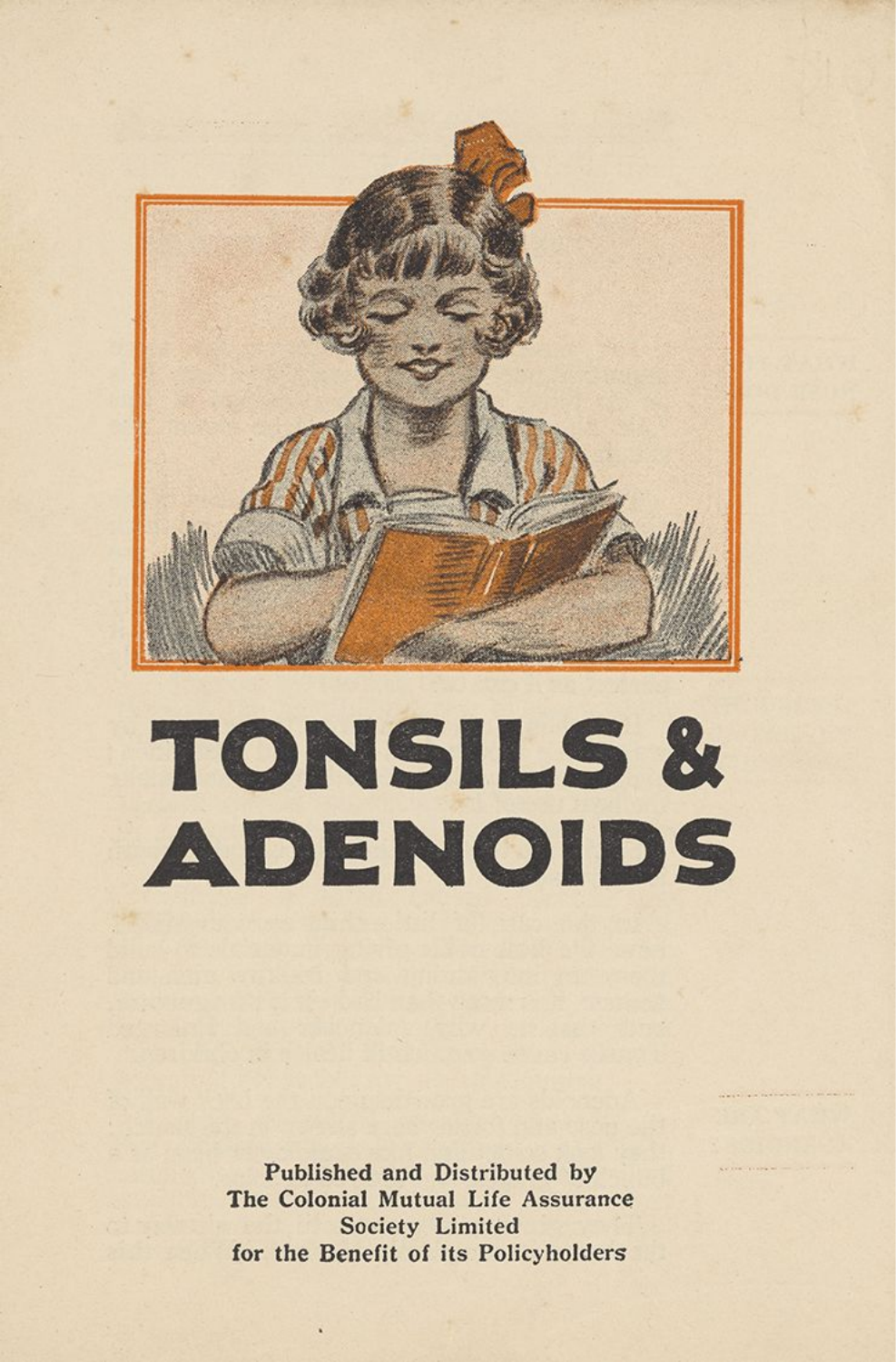## *'Tonsils and CAdenoids*  ත

WHAT THE

The nose is given us for a far more important purpose than merely smelling. It is NOSE DOES an air filter, and upon the condition of this air filter" depends to a large extent the standard of our bodily health.

> This is what the nose does:—It takes in the air and by means of the small hairs and thick fluid with which its winding passages are lined, it cleans that air of dust specks and germs. The air is also warmed up to nearly blood heat, and moistened, so that when it passes into the throat and lungs it is as nearly perfect as it can be.

> But when air is taken direct to the lungs by way of the mouth, it is germ and dust laden; is dry, and is cold; and the lungs cannot make the best use of it.

> So you see that air taken through the mouth is very bad.

> In the case of little children, who MUST have the best of life-giving materials to build them up into strong and healthy men and women, it is more than bad—it is **dangerous,**  and that is why Adenoids and Enlarged Tonsils cause so much ill health in children.

WHAT ARE

Adenoids are growths upon the back wall of the nose and form where shown in the sketch;  $ADENOIDS$  they look something like cauliflower head or a bunch of grapes, and are red in color.

> They grow and grow, until the air-way to the lungs is completely blocked.. When this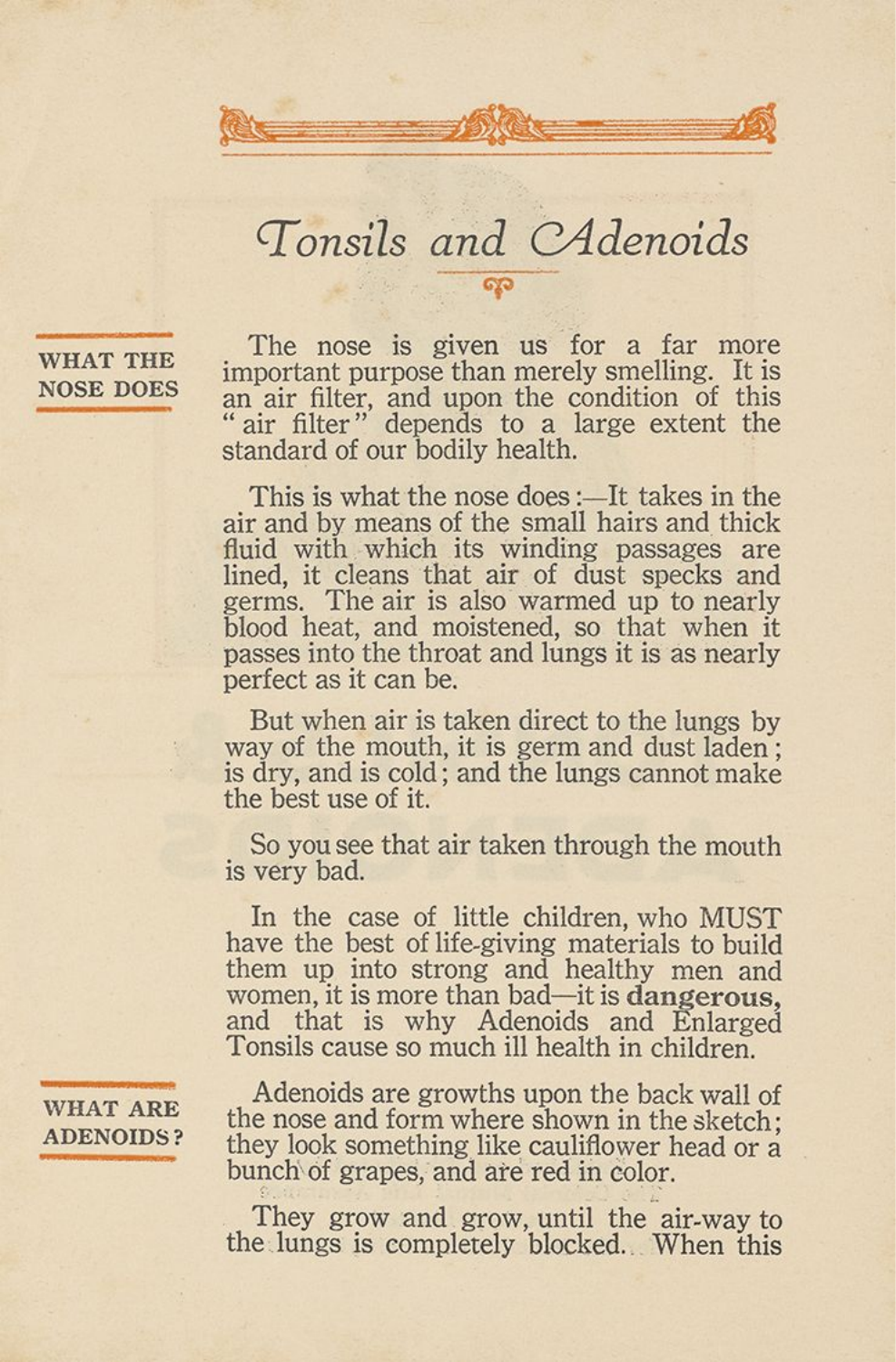occurs, the sufferer is compelled to breathe through the mouth, and, as has been shown such a habit brings untold trouble in its train.



Adenoids, by forcing the child to breathe through the mouth, give rise to many bodily troubles.

The chest becomes deformed, taking the shape known as "pigeon breast," and this alone, by cramping the lungs and thus stopping them from working properly, makes the child feeble.

Deafness is often caused because the Adenoids stop up the air tube leading to the ear. Sooner or later the child becomes anaemic, that is to say the blood becomes poor. It has a dull, stupid expression. It is backward; not quick mentally; restlessness at night is common. Taste and smell become poor, and headaches are not uncommon.

Another serious thing about Adenoids is that children afflicted with them are liable to catch diphtheria, scarlet fever, measles and whooping cough, much more easily than children who are not so afflicted. Diphtheria especially is easily caught.

**TROUBLES** CAUSED BY ADENOIDS